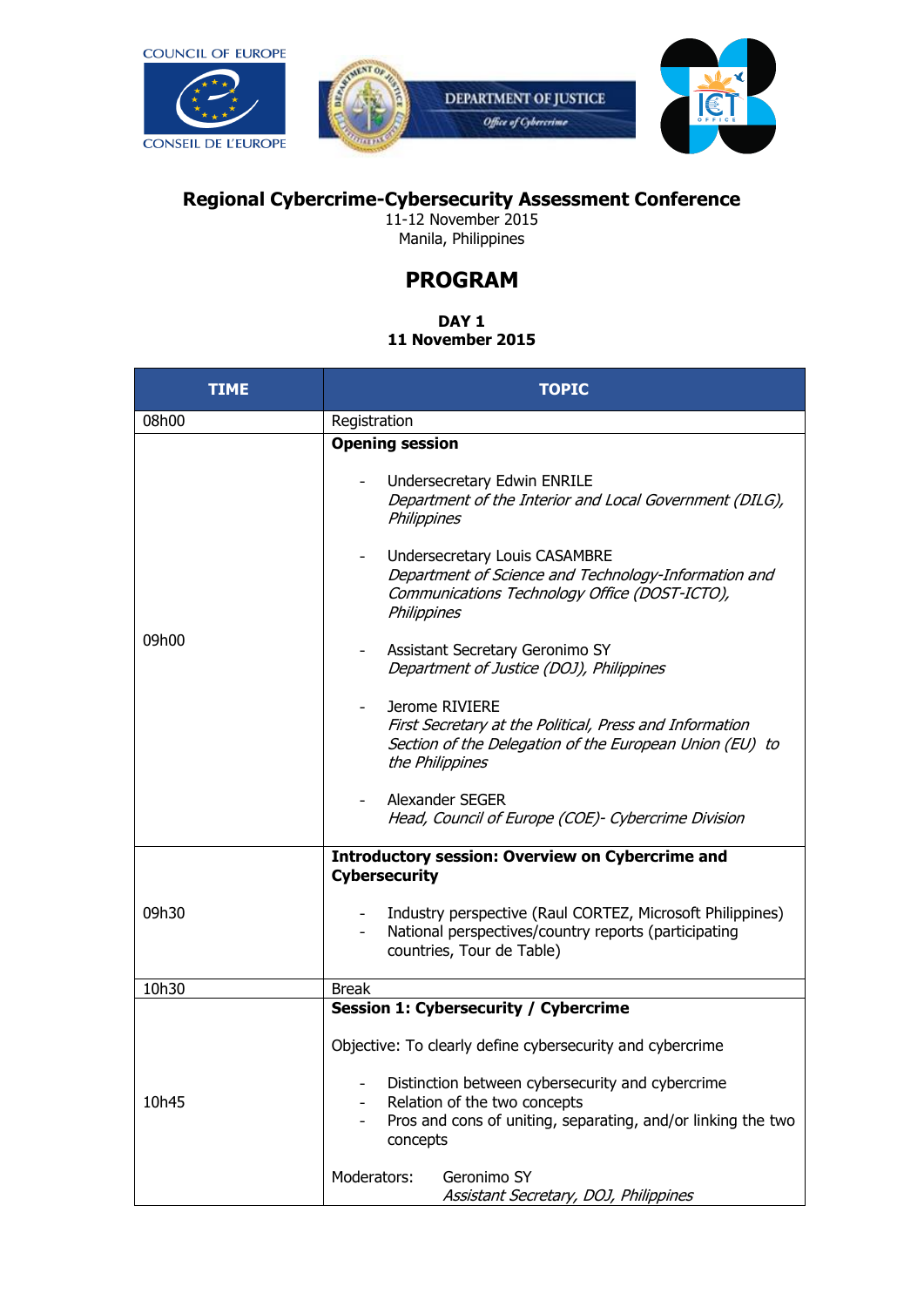|       | Alexander SEGER<br>Head, COE- Cybercrime Division                                                                                                                                                                                                                                                                                                                                                                                                                                                                                                                                                                                                                                                                                                                  |
|-------|--------------------------------------------------------------------------------------------------------------------------------------------------------------------------------------------------------------------------------------------------------------------------------------------------------------------------------------------------------------------------------------------------------------------------------------------------------------------------------------------------------------------------------------------------------------------------------------------------------------------------------------------------------------------------------------------------------------------------------------------------------------------|
| 12h00 | Lunch break                                                                                                                                                                                                                                                                                                                                                                                                                                                                                                                                                                                                                                                                                                                                                        |
| 13h30 | Session 2: Cybercrime and cybersecurity strategy -<br>Frameworks, challenges, and developments<br>Objective: To assess and enhance existing frameworks and<br>strategic approaches on cybercrime and cybersecurity<br>Cybercrime and cybersecurity framework and strategies in<br>participating countries<br>Existing Framework of Cybercrime/Cybersecurity (Statistics<br>and Reporting mechanisms, Responses, Actions, and<br>Initiatives)<br>Emerging Challenges and Threats in Cybercrime and<br>Cybersecurity (Issues and Problems)<br>Developments/Cybercrime Strategies<br>Developments/Cybersecurity Strategies<br>Moderators:<br>Alexander SEGER<br>Head, COE-Cybercrime Division<br>Jayantha FERNANDO<br>Director/Legal Advisor, ICT Agency of Sri Lanka |
| 15h00 | <b>Break</b>                                                                                                                                                                                                                                                                                                                                                                                                                                                                                                                                                                                                                                                                                                                                                       |
| 15h15 | Session 2: Cybercrime and cybersecurity strategy -<br>Frameworks, challenges, and developments (continued)                                                                                                                                                                                                                                                                                                                                                                                                                                                                                                                                                                                                                                                         |
| 16h30 | End of day 1                                                                                                                                                                                                                                                                                                                                                                                                                                                                                                                                                                                                                                                                                                                                                       |
| 19h00 | <b>Welcome Dinner and Socials</b>                                                                                                                                                                                                                                                                                                                                                                                                                                                                                                                                                                                                                                                                                                                                  |

#### **DAY 2 12 November 2015**

| TIME. | <b>TOPIC</b>                                                                                                                                                                                                                                                                                                                                        |
|-------|-----------------------------------------------------------------------------------------------------------------------------------------------------------------------------------------------------------------------------------------------------------------------------------------------------------------------------------------------------|
| 09h00 | <b>Recap of Day 1</b>                                                                                                                                                                                                                                                                                                                               |
| 09h30 | Session 3: Cybercrime and cybersecurity – ensuring<br>synergies and divergence                                                                                                                                                                                                                                                                      |
|       | Objective: To promote consistent policies and strategies on<br>cybercrime and cybersecurity                                                                                                                                                                                                                                                         |
|       | National best practices being used that can be adopted<br>Development of cooperation strategies (information<br>$\blacksquare$<br>exchange, harmonizing policies and legislations, law<br>enforcement capacities, training and capacity building,<br>extra-regional cooperation)<br>CERT, 24/7 teams, other specialized law enforcement<br>agencies |